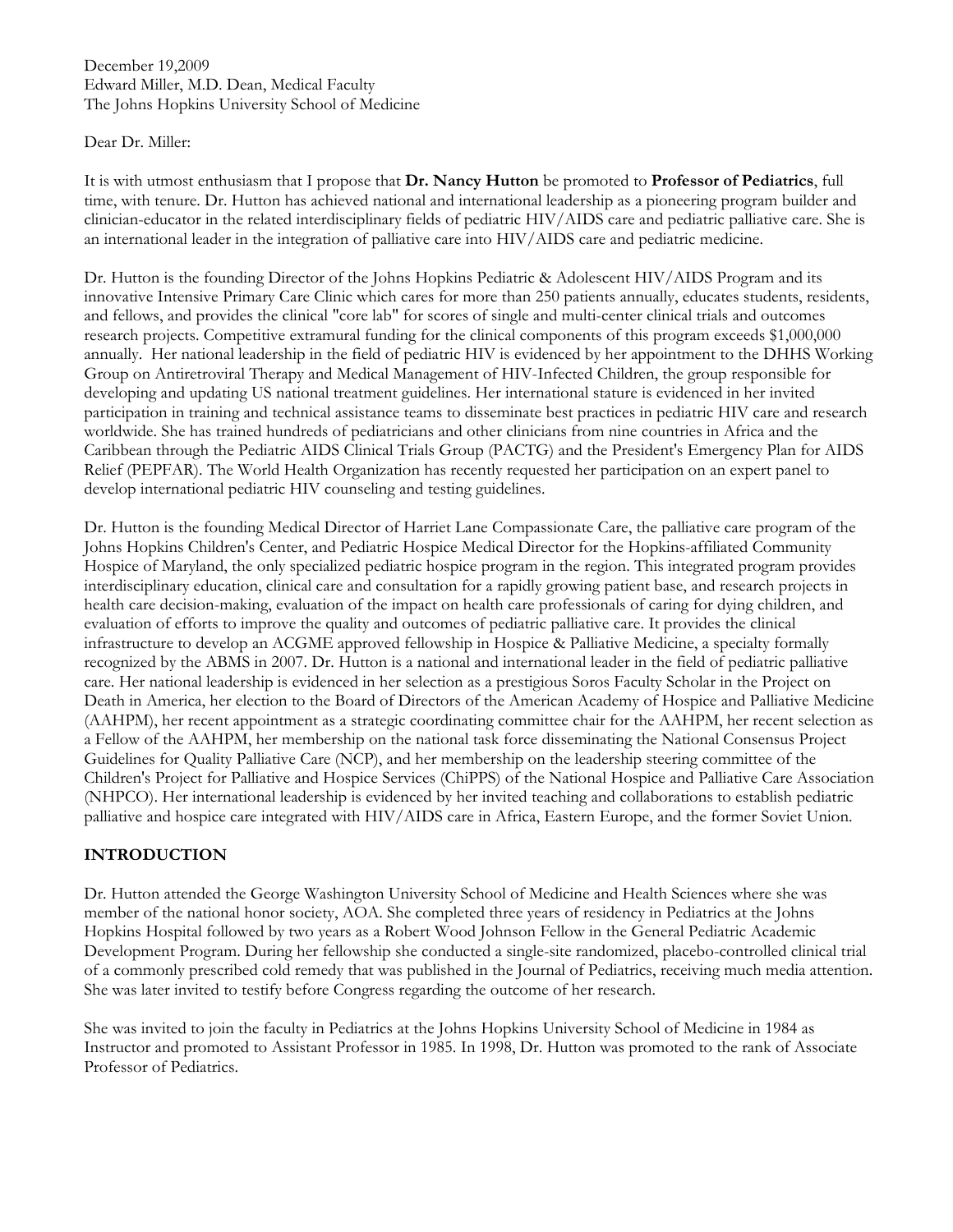# **PROGRAM BUILDING**

#### **Pediatric & Adolescent HIV/AIDS: "Intensive" Primary Care**

Dr. Hutton's vision and leadership are extraordinary. She is a pioneer in designing and funding new programs and models of care that become pillars of the Department of Pediatrics and gain national and international recognition. In 1985, she identified the urgent need for comprehensive pediatric care and research for a newly emerging population of infants and children in Baltimore, those exposed to or infected with the recently identified pathogen causing AIDS. As an academic generalist, she created the innovative interdisciplinary Intensive Primary Care Clinic (IPC), bringing together physician, nurse practitioner, nurse case manager, social worker, and child life specialist professionals as a flexible and responsive care team with continuity of care from outpatient to inpatient to home settings. Dr. Hutton pioneered the integration of clinical trials research into the clinical care site, optimizing access to new investigational treatments for infants and young children while maintaining continuity of care before, during, and after a patient's participation in a clinical trial. The IPC has provided expert clinical care and access to clinical research for over 1000 children and adolescents infected and affected by HIV since 1985. Of these, 187 pediatric patients participated in 39 multicenter clinical trials representing 311 separate study enrollments. Survival for the cohort of perinatally infected patients is 80% over a twenty year period, significantly higher than reported by other domestic sites.

As the needs of patients increased in complexity over time, she funded and implemented the innovative model of colocating specialty services, such as mental health care and dental services, within the primary care clinic setting. As children born with HIV survived into adolescence and increasing numbers of adolescents were acquiring HIV through risky behaviors, Dr. Hutton redesigned the model and scope of the IPC Clinic to integrate with the Adolescent Medicine practice. This unique approach has gained national recognition and stands in contrast to centers that created separate pediatric and adolescent programs or who separated HIV care into a specialty only clinic.

Dr. Hutton's program has provided a core clinical laboratory for numerous clinical trials of promising treatments for HIV/AIDS and its complications, and a core training site for generations of medical students, pediatric residents, and post-doctoral fellows in general pediatrics, adolescent medicine, infectious diseases, cardiology, and gastroenterology/nutrition.

Evidence of her vision and leadership is the vibrant interdisciplinary nature of .the clinical practice model in the IPC Clinic. Dr. Hutton's team members share her passion for excellence. The team has grown from four to ten full-time staff members with high retention despite the challenges inherent in the work. Staff turnover has occurred only for family reasons (marriage, job transfer) over a 20 year span. IPC provides a valuable clinical training site for nursing and social work students and child life interns.

Since 1990, Dr. Hutton has competed successfully for numerous peer-reviewed extramural awards funded by the federal Ryan White CARE Act and administered by the Maryland AIDS Administration and Baltimore City Health Department, continuously funding the expanding IPC Clinic over two decades. Her program is evaluated rigorously through annual written proposals, annual site visits, quality assurance chart audits, fiscal site visits, and client satisfaction surveys. The IPC receives excellent reviews in all areas. Total clinical program funding awards for 2009 - 2010 are higher than ever, totaling more than \$1,000,000 annually.

#### **Pediatric Palliative and Hospice Care: the new pediatric subspecialty**

As the pediatric AIDS epidemic worsened, Dr. Hutton's work with dying children led her to develop expertise and leadership in the field of pediatric palliative and end of life care. She is a leader institutionally, regionally, nationally, and internationally in building palliative care programs for patients across diagnostic and age categories.

Dr. Hutton was invited to apply for and was selected as a Soros Faculty Scholar in the Project on Death in America through a highly competitive process. This award provided significant salary support for professional development from 1997-2000 allowing her to become one of the nation's experts in pediatric palliative care and one of only two HIV pediatricians with specialty certification in Hospice and Palliative Medicine.

Dr. Hutton is a leader in the successful development of Harriet Lane Compassionate Care, the interdisciplinary palliative care program for the Johns Hopkins Children's Center. As the only pediatrician in the State of Maryland certified by the American Board of Hospice and Palliative Medicine, she implemented significant changes in. clinical care and professional education in the Johns Hopkins Children's Center. This program uniquely focuses on the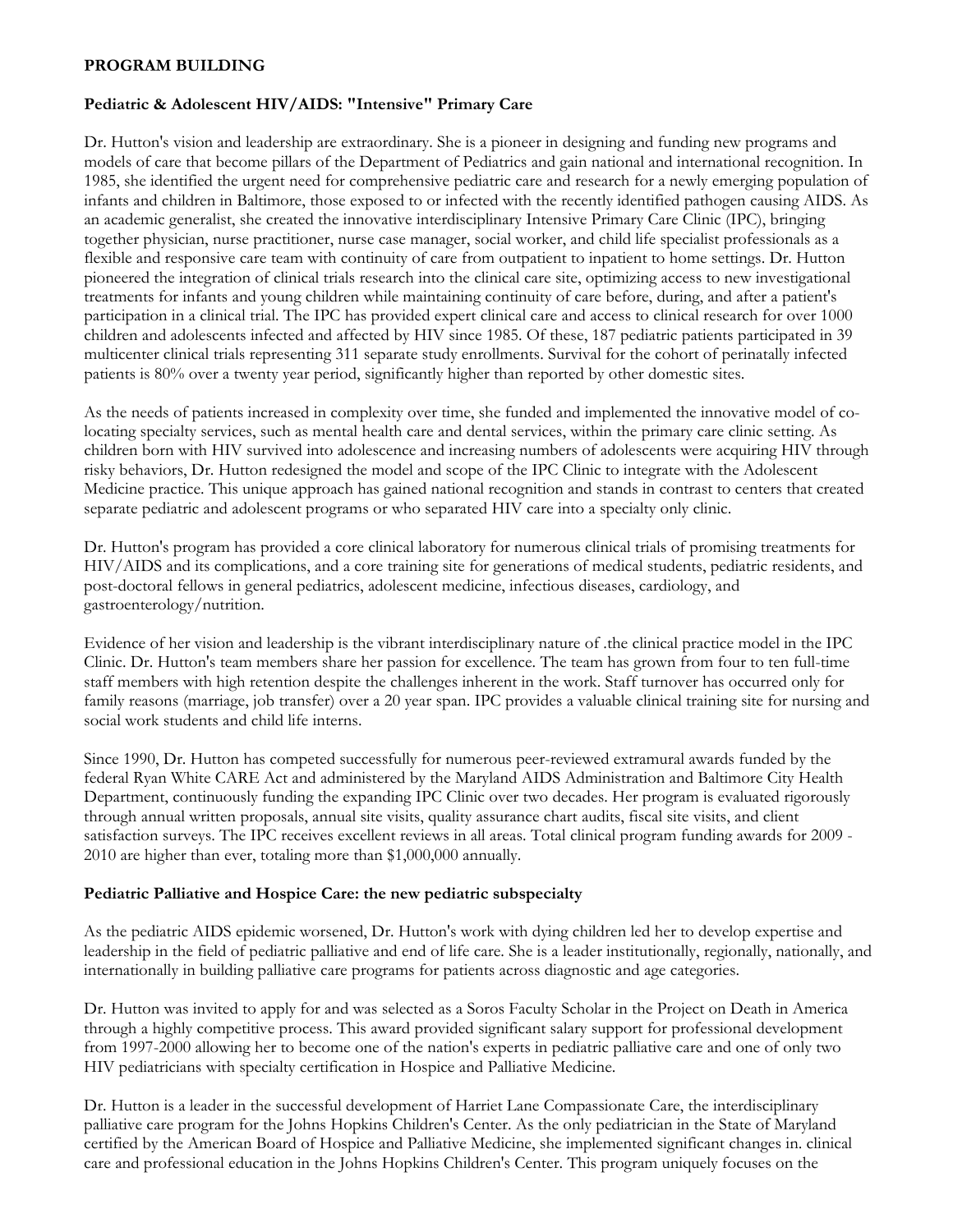education and emotional support needs of health care professionals who care for children with life-threatening conditions. Dr. Hutton is highly regarded by peers and trainees as a mentor, role model, and consultant in palliative care.

Her vision of building a comprehensive regional network of palliative care services for children and adolescents is an extension of her success in innovative program development and implementation. In her dual role as medical director for the Johns Hopkins pediatric palliative care program and as the pediatric hospice medical director for the Community Hospice of Maryland, she has initiated several regional activities. She proposed and helped facilitate the first State Summit for Pediatric Palliative and End of Life Care in 2004, leading to the formation of the Maryland Pediatric Palliative Care Consortium. She collaborated with the State Office of the Attorney General and the Maryland Health Care Commission in their report on pediatric palliative care access in the state.

In 2006, she successfully partnered with the Maryland Pain Initiative to obtain funding from the Lance Armstrong Foundation to implement a program to improve pain and symptom management at home for pediatric oncology patients in central Maryland. This model project brings together hospital based oncology programs at Johns Hopkins, University of Maryland, and Sinai Hospital with home health care through Johns Hopkins and home hospice care through Community Hospice. Evaluation of program outcomes and effectiveness is planned so that successful components can be extended to other patient populations and disseminated to other regions of the country.

Dr. Hutton is leading a regional consortium .composed of tertiary, specialty, and community hospitals, home health care, and hospices to develop and fund a model demonstration of perinatal and neonatal hospice and palliative care in Maryland. She is working with the leadership of Pediatrics at Home, the Johns Hopkins Home Care Group, and regional hospices to expand access to quality pediatric hospice care to all eligible children in Maryland.

The American Board of Medical Specialties (ABMS) recognized Hospice and Palliative Medicine (HPM) in 2007. Ten specialty boards, led by the American Board of Internal Medicine and including the American Board of Pediatrics, sponsored the first certification exam in 2008. Dr. Hutton sat for this exam and is now board certified in HPM for both pediatric and adult patients. She plans to develop a fellowship training program that meets ACGME approval.

# **Integration**

Dr. Hutton brings these two fields together in her domestic and international work. Domestically, the IPC Clinic cohort represents the leading edge of the epidemic of long-term survivors with medically complex HIV disease and minimal social support; they are now experiencing disease progression and death and require expert palliative care. She leads the effort nationally to incorporate palliative care principals into US national treatment guidelines.

Internationally, HIV causes substantial suffering and death. Antiretroviral therapy is the best palliation for this lifethreatening condition and is most effective when provided within a supportive care program that recognizes the multidimensional needs of this population. Dr. Hutton is recognized as a leading pediatrician with both HIV and palliative care expertise in the world. Dr. Hutton was an invited participant in the recent summit meeting on Pain and Palliative Care in Low Resource Settings sponsored by the Clinton Foundation and NIDA. As a collaborator in the PEPFAR-funded JHU TSEHAI program in Ethiopia, she leads the effort to establish a pain and palliative care program with the Faculty of Medicine of Addis Ababa University. Ethiopia currently ranks as the country with the lowest per capita use of opioid analgesic medication in the world. For example, children undergoing abdominal surgery at the premier teaching hospital receive only acetaminophen for pain relief, and only if the family can afford to pay. The impact of this pain initiative will change the practice of medicine and medical training in Ethiopia and disseminate effective models for change in Africa and throughout the world.

# **RESEARCH SCHOLARSHIP**

In the field of pediatric HIV/AIDS, Dr. Hutton developed the first prospective cohort of HIV exposed and infected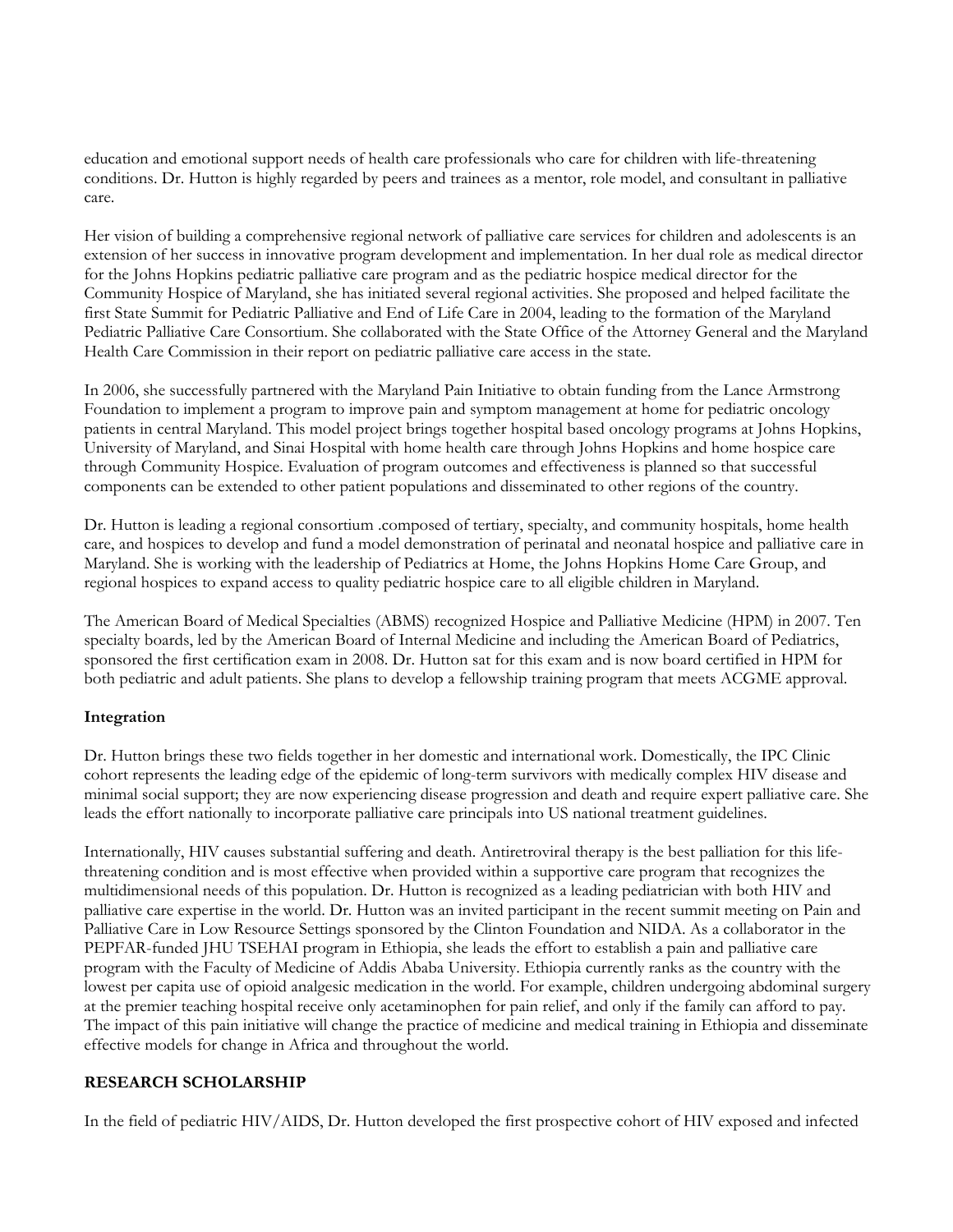children in the US and has provided continuous leadership in expanding and strengthening this clinical research program. This cohort has provided the pool of eligible participants for both observational and experimental clinical trials for over 20 years.

Dr. Hutton has been a productive investigator in the NIH funded multi-center Pediatric AIDS Clinical Trials Group (PACTG) since its inception in 1988 and she continues as Co-Investigator in the new International Maternal Pediatric Adolescent AIDS Clinical Trials (IMPAACT) Network. She is instrumental in the successful conduct of pediatric clinical trials at Johns Hopkins, contributing to groundbreaking knowledge in pediatric antiretroviral treatment, the prevention of mother-to-child transmission of HIV, and the prevention of opportunistic infections and other complications. Evidence of her leadership are the 187 children and adolescents representing 311 enrollments in 39 clinical trials over a 20 year period.

She was invited to join the national protocol team of the Pediatric Late Outcomes Study, PACTG 219/219C in 2000. This hypothesis driven, observational study has enrolled over 4000 subjects throughout the US. Dr. Hutton is a masthead author on 3 PACTG publications and is a study team member and/or site investigator for 30 additional publications. These publications document the profound impact that this clinical research has had on the health and survival of children. The rate of mother-to-child transmission of HIV has dropped from 25% to less than 2% in the US. Use of highly active combination antiretroviral therapy has decreased the mortality rate in children by 85%.

Her research collaboration and mentorship have resulted in 29 research and policy publications from the IPC clinical cohort. She mentored Dr. George Siberry in his development as an independent investigator in the CDC-funded Legacy Study & the development of the IPC cohort database that contributes to the multicenter HIV Research Network.

Dr. Hutton has been a strong advocate for the inclusion of children and minorities in clinical research and for equal access for children to cutting edge treatments for life-threatening conditions. Most recently she provided leadership in defining the ethical approach to enrolling foster children in clinical research, assisting the institution in its response to OHRP.

In the field of Pediatric Palliative Care, Dr. Hutton has co-authored 12 peer-reviewed articles. She mentored Dr. Renee Boss in her development as an independent investigator through an institutional K12 award. Dr. Boss has received numerous national awards as a junior investigator in palliative medicine. Dr. Hutton is creating a palliative care core in the Pediatric Outcomes Research Center as a means to promote rigorous evaluation and dissemination of best practices derived from the model programs she has developed.

Additional evidence of her impact are her authorship of 14 invited book chapters, development of two web-based curriculum modules on pediatric HIV palliative care, her role as the pediatric editor for a book on HIV palliative care for sub-Saharan Africa, and the recent publication of her revision of the AAHPM's pediatric self-study guide. She has given 124 invited lectures regionally, nationally, and internationally in the fields of pediatric HIV/AIDS and palliative care.

# **EDUCATIONAL SCHOLARSHIP**

Dr. Hutton has a long history of training and mentoring fellows in General Academic Pediatrics, Adolescent Medicine, Pediatric Infectious Diseases, and Pediatric Gastroenterology & Nutrition in the area of HIV/AIDS. These mentees have gone on to faculty positions at Johns Hopkins, other US medical schools, and medical schools in India and South America, and to the NIH. More recently, she has mentored fellows in palliative care from the Divisions of Neonatology, Pediatric Oncology, and Pediatric Critical Care. All have gone on to academic faculty positions that combine their specialty with palliative care.

She is an active teacher of pediatric residents through inpatient attending rounds, outpatient clinic-based teaching,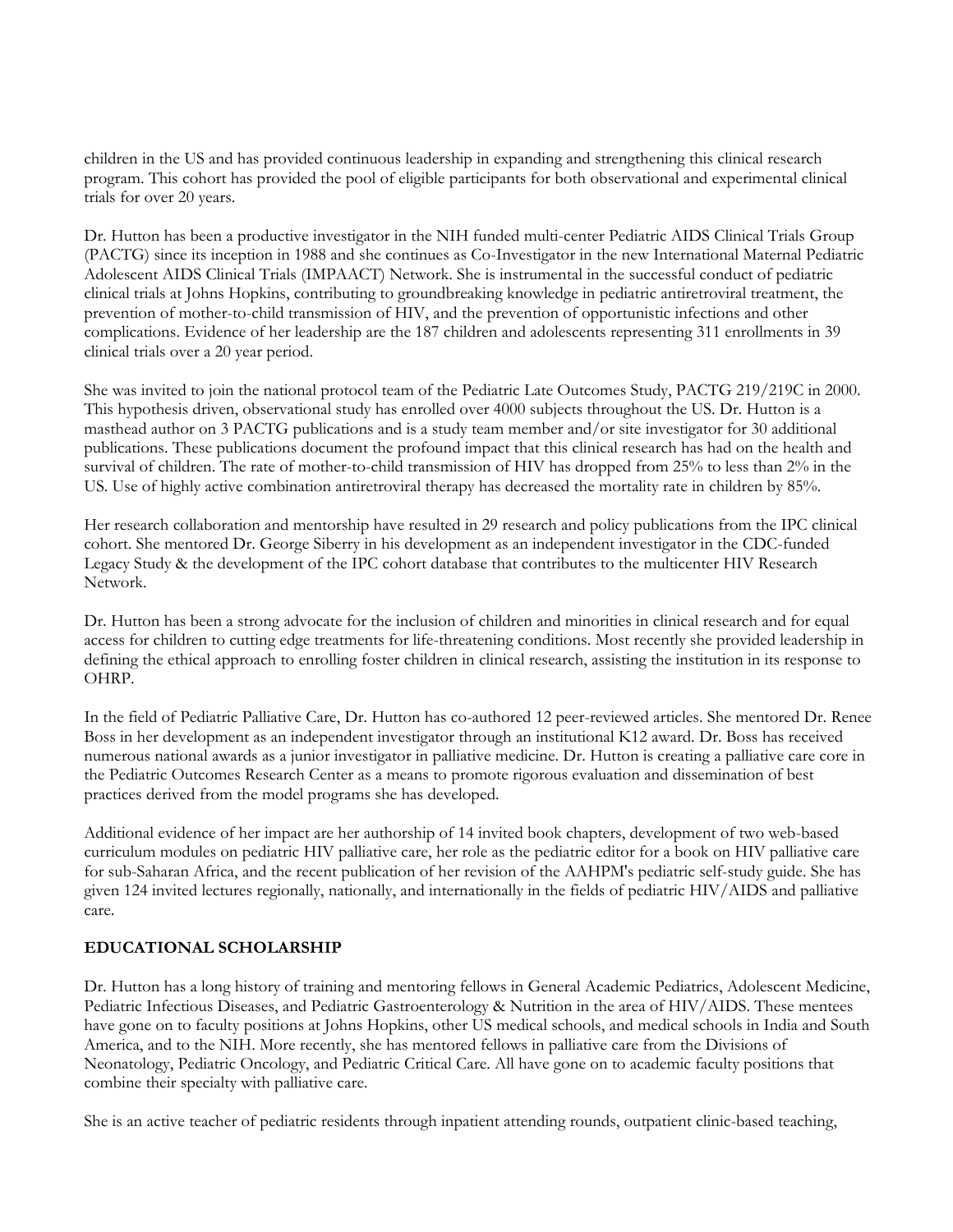didactic and experiential learning. In response to repeated requests from pediatric residents, she offers interdisciplinary electives in HIV care and in palliative care.

She has taught medical students in the Patient, Physician, and Society course over several years as a small group leader and teacher of palliative care through lectures and a highly regarded palliative care selective. The evaluations of this selective are outstanding. She is one of three core faculty developing the palliative care intersession for the new Genes to Society curriculum. She is the founding faculty advisor for the Big Buddy Little Buddy Program, a volunteer service program in which first year medical students are paired with a patient from the IPC Clinic for a longitudinal relationship of mentoring and social support. Approximately 40 students and 40 patients have been paired each year during the decade since its inception. Students graduating from the Buddy program attribute invaluable learning in professionalism to this experience.

She lectures in the School of Public Health annually about pediatric & adolescent HIV. She served on the dissertation committee for Annie Michaelis, a doctoral candidate in Health Policy & Management, mentoring her in the design and conduct of a qualitative study of a critical emerging issue, young adult survivors with perinatal HIV infection and their transition from childhood to adulthood. Dr. Michaelis is now a Research Associate for Monitoring & Evaluation at the Clinton Foundation after being selected in a highly competitive process.

She is committed to the interdisciplinary and interprofessional training and practice of pediatric palliative care, providing didactic and experiential training for Children's Center nurses, social workers, child life specialists, and chaplaincy residents. She leads the annual daylong palliative care educational retreat for Children's Center staff and is an invited physician faculty facilitator for regional trainings in palliative care.

She has provided extensive Continuing Medical Education for local and national audiences about pediatric HIV and pediatric palliative care.

# **CLINICAL SCHOLARSHIP**

Dr. Hutton is heavily involved in patient care in all settings. She supervises the clinical care provided in the Pediatric & Adolescent HIV/AIDS Program, encompassing outpatient, inpatient, rehabilitative, and home-based care for over 250 patients. Her leadership has resulted in extraordinary survival for IPC enrolled patients, with 80% surviving over a twenty year period. She maintains an active clinical practice in the IPC Clinic, providing direct HIV primary care for patients with complex medical and psychosocial needs. She provides clinical supervision for nurse practitioners, pediatric residents, and fellows in the IPC, Adolescent, and Harriet Lane Clinics and the inpatient service.

Dr. Hutton provides clinical consultation to primary and specialty physicians regarding hospice and palliative care. She is developing a consultation service for the Johns Hopkins Children's Center in response to demand for HPM specialty care. She successfully competed for funding from the Thomas Wilson Sanitorium to initiate this service. Her inpatient consultations have

already reduced length of stay while improving patient, family, and staff satisfaction with care. During her leadership of the pediatric home hospice team, quality of care and satisfaction improved, resulting in a dramatic increase in referrals.

# **ORGANIZATIONAL and ADMINISTRATIVE**

Dr. Hutton is a dedicated citizen in the Department of Pediatrics and the School of Medicine. Her active and committed participation on the Search Committee for the Directorship of the Department of Dermatology is strong evidence of her citizenship. She has also served on the Intern Selection Committee for the Department of Pediatrics and continues to meet with applicants with interest in HIV and/or palliative care.

Dr. Hutton's administrative duties as program director for the Pediatric and Adolescent HIV/AIDS Program encompass responsibility for program planning, budget planning, data management and reporting, and personnel supervision for the IPC clinic. As medical director for pediatric palliative care and for the pediatric hospice program,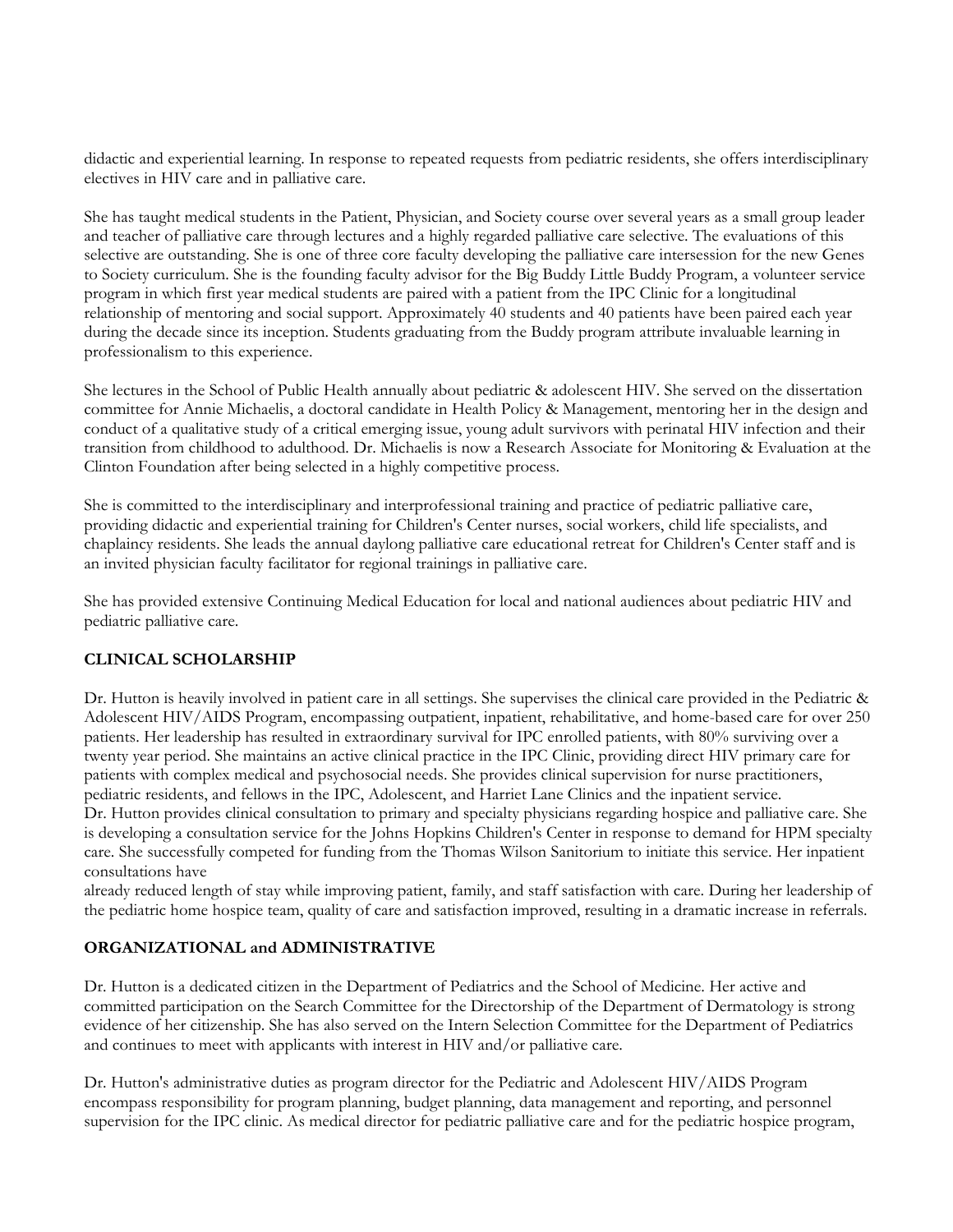she is responsible for promoting a continuum of quality care that meets the unique needs of children and families in organizations oriented to adult care.

#### **NATIONAL and INTERNATIONAL LEADERSHIP**

Dr. Hutton is highly regarded among her peers nationally and internationally for her exceptional care and teaching in the fields of pediatric HIV/AIDS and pediatric hospice and palliative care. She is a pioneer, defining the cutting edge of innovation in comprehensive clinical care models for vulnerable patient populations that incorporate interdisciplinary health professional education and the conduct of seminal clinical research.

Dr. Hutton's national reputation in palliative care is evidenced by her election in 2005 to the Board of Directors of the American Academy of Hospice and Palliative Medicine (AAHPM). In addition, she was appointed as Board liaison to the Academy's Ethics Committee that is charged with developing and updating the organization's position statements. She has served on the program planning committee and the scientific subcommittee for the Academy's Annual Assemblies in 2006 and 2007. In 2008, she was appointed as chair of a new Strategic Coordinating Committee of the AAHPM, charged with oversight of two standing committees on Ethics and Public Policy and two new task forces charged with building collaboration with domestic and international professional groups and awareness of this new medical specialty among health professionals and the general public. This role has taken on even greater importance during the current national health care reform process, with advocacy for health professional training, research funding priorities, and health care coverage and reimbursement. She was selected as a prestigious Fellow of the AAHPM in 2009 through a rigorous peer-review process.

Her appointments to key cross-cutting national committees are further evidence of her leadership. She was nominated by AAHPM leaders to join the National Consensus Project for Quality Palliative Care (NCP) task force, providing both pediatric expertise and HIV/AIDS expertise as this group works to disseminate its clinical care guidelines. The NCP Guidelines formed the basis for the Framework and Preferred Practices for Quality Palliative Care released by the National Quality Forum in 2007. It is anticipated that accrediting organizations, such as the Joint Commission, will utilize the work of the NQF to develop standards for palliative care in hospitals in the US, including a planned certificate program.

Dr. Hutton was invited to join the steering committee for the Children's Project in Palliative Hospice Services (ChiPPS) of the National Hospice and Palliative Care Organization (NHPCO). This group develops and disseminates national pediatric standards for hospice and palliative care;-ed.ucational resources and curricula to build capacity to provide pediatric-specific hospice services, and advocates for full access to palliative care for children with lifethreatening conditions.

As one of two experts in pediatric HIV/AIDS and pediatric palliative care in the US, she was invited to participate in the HIV/AIDS Workgroup of the Robert Wood Johnson Foundation funded program, Promoting Excellence in End of Life Care, resulting in a monograph calling on leaders in government and health care to renew commitment to integrating palliative care with HIV care and treatment in the era of highly active antiretroviral therapy. This message was incorporated into the President's Emergency Plan for AIDS Relief (PEPFAR), mandating the inclusion of palliative care in HIV care programs in PEPFAR countries.

Dr. Hutton's work has improved the care and treatment of children, youth, and families with HIV/AIDS worldwide. She is sought after as a colleague and collaborator nationally and internationally in the field of HIV and palliative care. She is an invited member of the United States DHHS Working Group charged with developing and updating national pediatric HIV treatment guidelines. She has provided specific consultation and training to HIV care and research programs in South Africa, Kenya, Uganda, Tanzania, Zambia, Zimbabwe, Guyana, and Haiti as part of the President's Emergency Plan for AIDS Relief (PEPFAR) and the Pediatric AIDS Clinical Trials Group (PACTG). She provides teaching and technical assistance regarding palliative care and pediatric HIV care for the PEPFAR-funded JHU TSEHAI project in Addis Ababa and three rural regions of Ethiopia. Her HIV clinical care model is being replicated